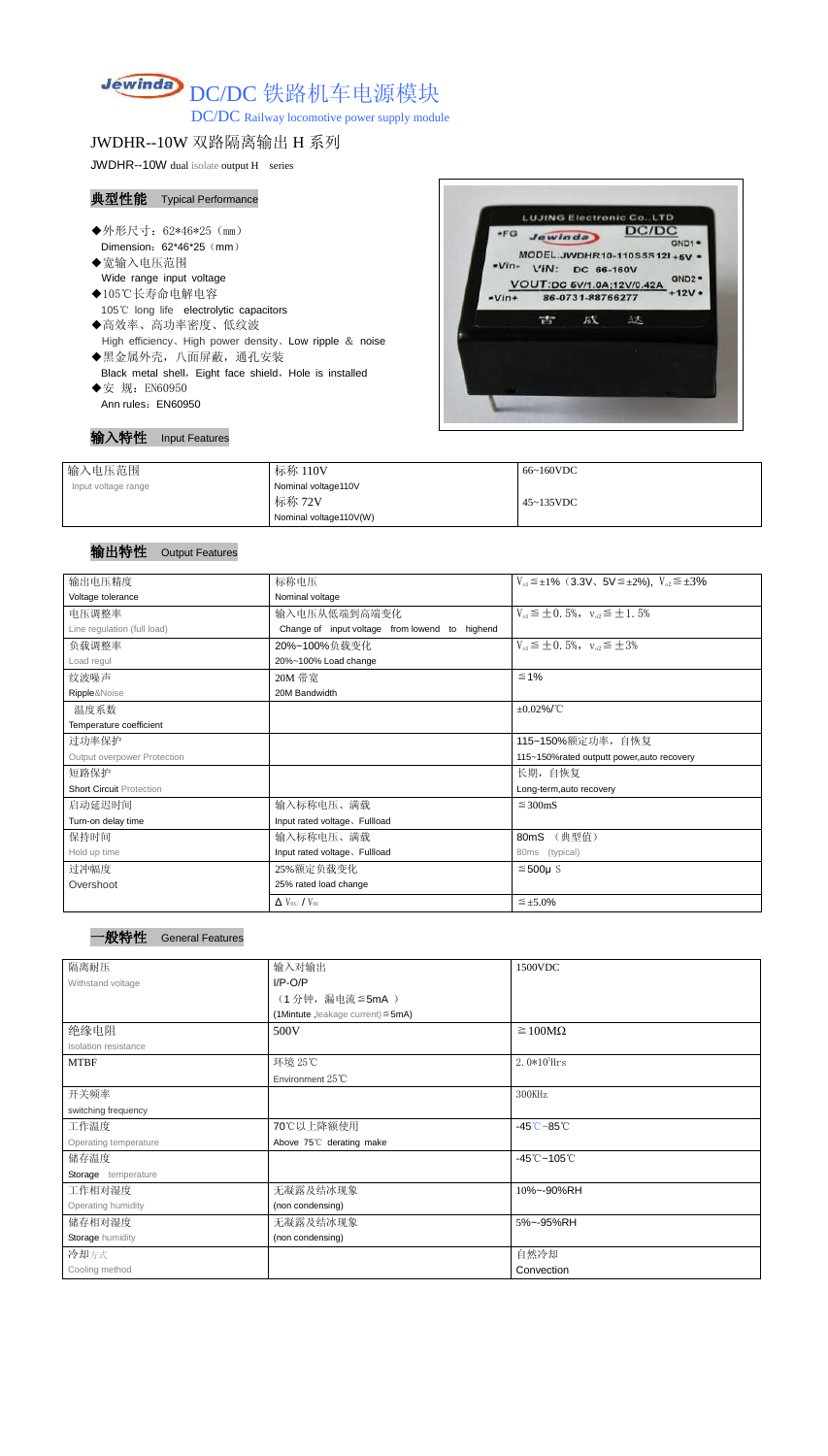



| 型号<br>品<br>产       | 输入电压<br>Input voltage | 输出电压<br>Output voltage | 输出电流<br>Output current | 输出电压精度<br>Output voltage | 纹波噪声<br>R&N                            | 最大容性负载<br>Capacitive load | 效率         |
|--------------------|-----------------------|------------------------|------------------------|--------------------------|----------------------------------------|---------------------------|------------|
| Model No.          | $V_{in}$              | V <sub>O</sub>         | Io                     | tolerance                | $V$ $\mathrm{(}p\text{-}p\mathrm{)}mV$ | maximum                   | Efficiency |
| JWDHR10-110S5S12I  |                       | $+5V$                  | $0.10 - 1.00A$         | $\pm 2\%$                | 80                                     | 1100uF                    | 78%        |
|                    |                       | $+12V$                 | $0.04 - 0.40A$         | $\pm 3\%$                | 120                                    | 330uF                     |            |
|                    |                       | $+5V$                  | $0.10 - 1.00A$         | $\pm 2\%$                | 80                                     | 1100uF                    | 78%        |
| JWDHR10-110S5S15I  |                       | $+15V$                 | $0.03 - 0.33A$         | $\pm 3\%$                | 120                                    | 220uF                     |            |
|                    |                       | $+5V$                  | $0.10 - 1.00A$         | $\pm 2\%$                | 80                                     | 1100uF                    |            |
| JWDHR10-110S5S24I  |                       | $+24V$                 | $0.02 - 0.21A$         | $\pm 3\%$                | 150                                    | 100uF                     | 79%        |
|                    | 66~160V               | $+12V$                 | $0.06 - 0.60A$         | $\pm 2\%$                | 100                                    | 470uF                     |            |
| JWDHR10-110S12S5I  |                       | $+5V$                  | $0.04 - 0.40A$         | $\pm 3\%$                | 80                                     | 330uF                     | 80%        |
|                    |                       | $+12V$                 | $0.06 - 0.60A$         | $\pm 1\%$                | 100                                    | 470uF                     |            |
| JWDHR10-110S12S12I |                       | $+12V$                 | $0.02 - 0.24A$         | $\pm 3\%$                | 100                                    | 110uF                     | 81%        |
|                    |                       | $+12V$                 | $0.06 - 0.60A$         | $\pm 1\%$                | 100                                    | 470uF                     | 82%        |
| JWDHR10-110S12S15I |                       | $+15V$                 | $0.02 - 0.20A$         | $\pm 3\%$                | 120                                    | 100uF                     |            |
|                    |                       | $+12V$                 | $0.04 - 0.40A$         | $\pm 1\%$                | 100                                    | 470uF                     | 84%        |
| JWDHR10-110S12S24I |                       | $+24V$                 | $0.02 - 0.20A$         | $\pm 3\%$                | 150                                    | 110uF                     |            |
|                    | $45 - 135V$           | $+5V$                  | $0.10 - 1.00A$         | $\pm 2\%$                | 80                                     | 1100uF                    | 78%        |
| JWDHR10-110S5S15I  |                       | $+12V$                 | $0.04 - 0.40A$         | $\pm 3\%$                | 120                                    | 330uF                     |            |
|                    |                       | $+5V$                  | $0.10 - 1.00A$         | $\pm 2\%$                | 80                                     | 1100uF                    | $80\%$     |
| JWDHR10-72S5S15I   |                       | $+15V$                 | $0.03 - 0.33A$         | $\pm 3\%$                | 120                                    | 220uF                     |            |
|                    |                       | $+5V$                  | $0.10 - 1.00A$         | $\pm 2\%$                | 80                                     | 1100uF                    | 81%        |
| JWDHR10-72S5S24I   |                       | $+24V$                 | $0.02 - 0.21A$         | $\pm 3\%$                | 150                                    | 110uF                     |            |
| JWDHR10-72S12S5I   |                       | $+12V$                 | $0.06 - 0.60A$         | $\pm 2\%$                | 100                                    | 470uF                     | 79%        |
|                    |                       | $+5V$                  | $0.04 - 0.40A$         | $\pm 3\%$                | 80                                     | 330uF                     |            |
| JWDHR10-72S12S12I  |                       | $+12V$                 | $0.06 - 0.60A$         | $\pm 1\%$                | 100                                    | 110uF                     | 82%        |
|                    |                       | $+12V$                 | $0.02 - 0.24A$         | $\pm 3\%$                | 100                                    | 110uF                     |            |
| JWDHR10-72S12S15I  |                       | $+12V$                 | $0.06 - 0.60A$         | $\pm 1\%$                | 100                                    | 470uF                     | 83%        |
|                    |                       | $+15V$                 | $0.02 - 0.20A$         | $\pm 3\%$                | 120                                    | 110uF                     |            |
|                    |                       | $+12V$                 | $0.04 - 0.40A$         | $\pm 1\%$                | 100                                    | 330uF                     |            |
| JWDHR10-72S12S24I  |                       | $+24V$                 | $0.02 - 0.20A$         | $\pm 3\%$                | 150                                    | 110uF                     | 84%        |

注:因篇幅有限,以上只是部分产品列表,若需列表以外产品,请与本公司销售部联系。

输出纹波噪声(峰-峰值)的测量,请参照模块测试说明中介绍的方法进行。

Note:Due to space limitations ,the above list is only for some products, If other than a list of products, please contact the Company's sales department.

Output ripple noise measurement (peak - peak), please refer to the module test notes method is introduced.